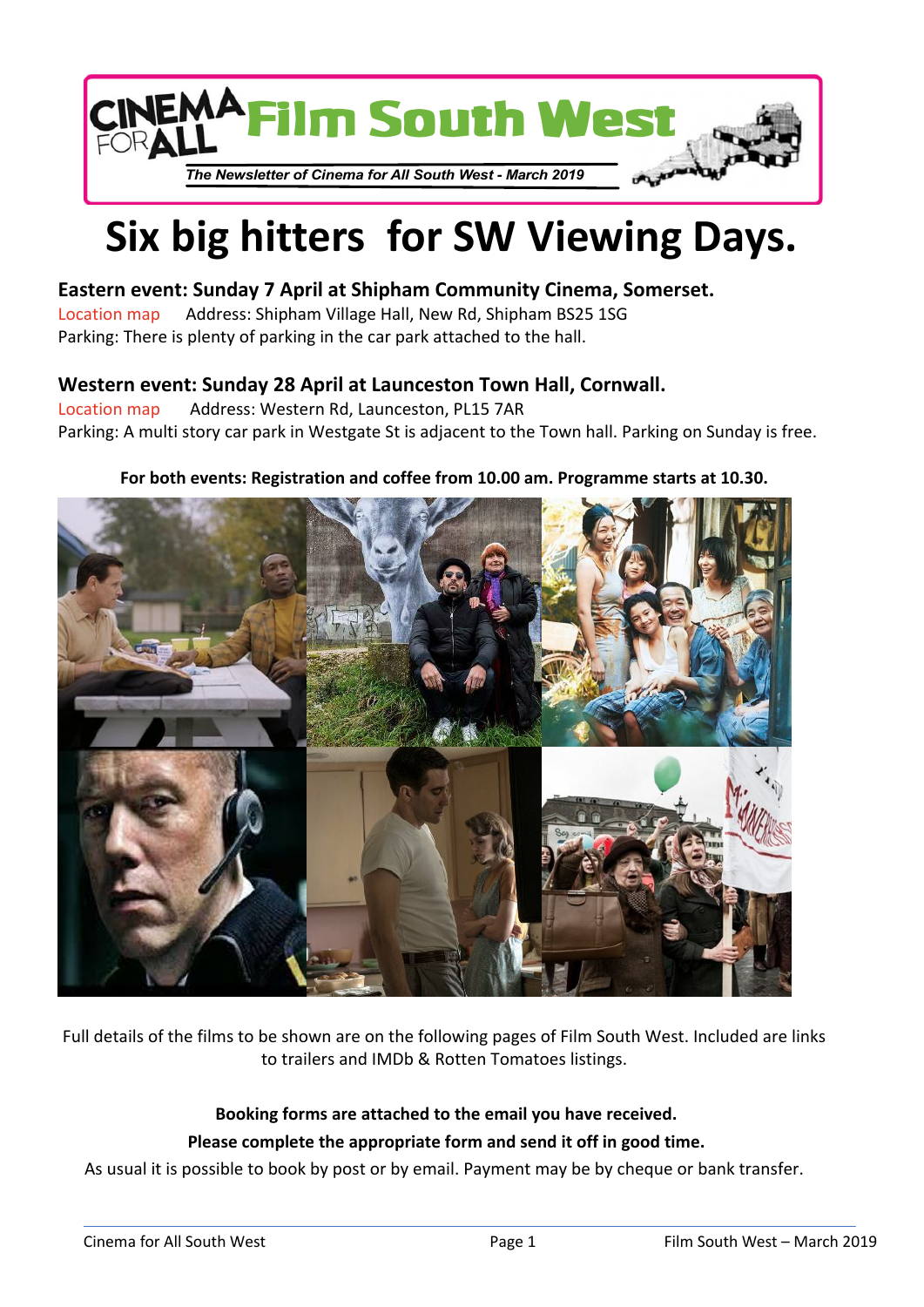## **SHOPLIFTERS (15)**

Japan, 2018, 121 minutes, sub-titles, drama, Cannes 2018 Palme d'Or winner.



Director: Hirokazu Kore-eda.

Cast includes: Kriin Kiki, Lily Franky, Sosuke Ikematsu, Sakura Ando, Moemi Katayama, Mayu Matsuoka.

Hirokazu Kore-eda's (Still Walking, I Wish, Our Little Sister) new film is a complex and exceptional drama about the forces that hold family together. Living on the edge of society in Tokyo, the Shibatas use petty thieving to make ends meet. After one of their shoplifting sessions, father Osamu and son Shota chance upon a neglected little girl and take her in. A rare depiction of Japanese society's urban poor, Shoplifters is a deeply satisfying film, exquisitely drawn and full of Kore-eda's

trademark subtlety, nuanced moral inquiry and, of course, the bonding quality of food.

"a film that exists in that strange netherworld between crime drama and family story. It's an eerily moving piece, masterfully blurring the divide between the unforgivable and understandable, finding tenderness in the bleakest and most traumatic of circumstances." Mark Kermode.

#### [IMDb Listing](https://www.imdb.com/title/tt8075192/?ref_=fn_al_tt_1) [Rotten Tomatoes Listing](https://www.rottentomatoes.com/m/shoplifters) [Trailer](https://www.youtube.com/watch?v=Rwcb5ki1f-4)

### **GREEN BOOK (12A)**

USA, 2018, 130 minutes, period drama, Oscars 2019: Best Picture.



Director: Peter Farrelly. Cast includes: Viggo Mortensen, Mahershala Ali, Linda Cardellini, Dimeter Marinov, Mike Hatton, Iqbal Theba.

Green Book brings together Mahershala Ali (Oscar winner, Moonlight) and Viggo Mortensen in an upbeat true story of an unlikely friendship. In 1962, Italian-American Tony Lip is hired as chauffeur and bodyguard to African-American pianist, Dr Don Shirley on a concert tour through the Deep South. Despite Tony's own problematic racial views, the pair embark on a road trip with the potential to change both of their lives. There is smart comedy as you'd expect from the co-director of Dumb and Dumber and There's Something About Mary but, eminently

watchable though it is, the film does not sugar coat the racial tensions of the '60s and serves as a reminder of the persistent bigotry of our own times.

"'Green Book' can't heal racism, but it's a reminder that spending time with people different from ourselves, even if only in the dark on a movie screen, can be the key to combating prejudice." Peter Debruge, Variety.

#### [IMDb Listing](https://www.imdb.com/title/tt6966692/?ref_=fn_al_tt_1) [Rotten Tomatoes Listing](https://www.rottentomatoes.com/m/green_book) [Trailer](https://www.youtube.com/watch?v=QkZxoko_HC0)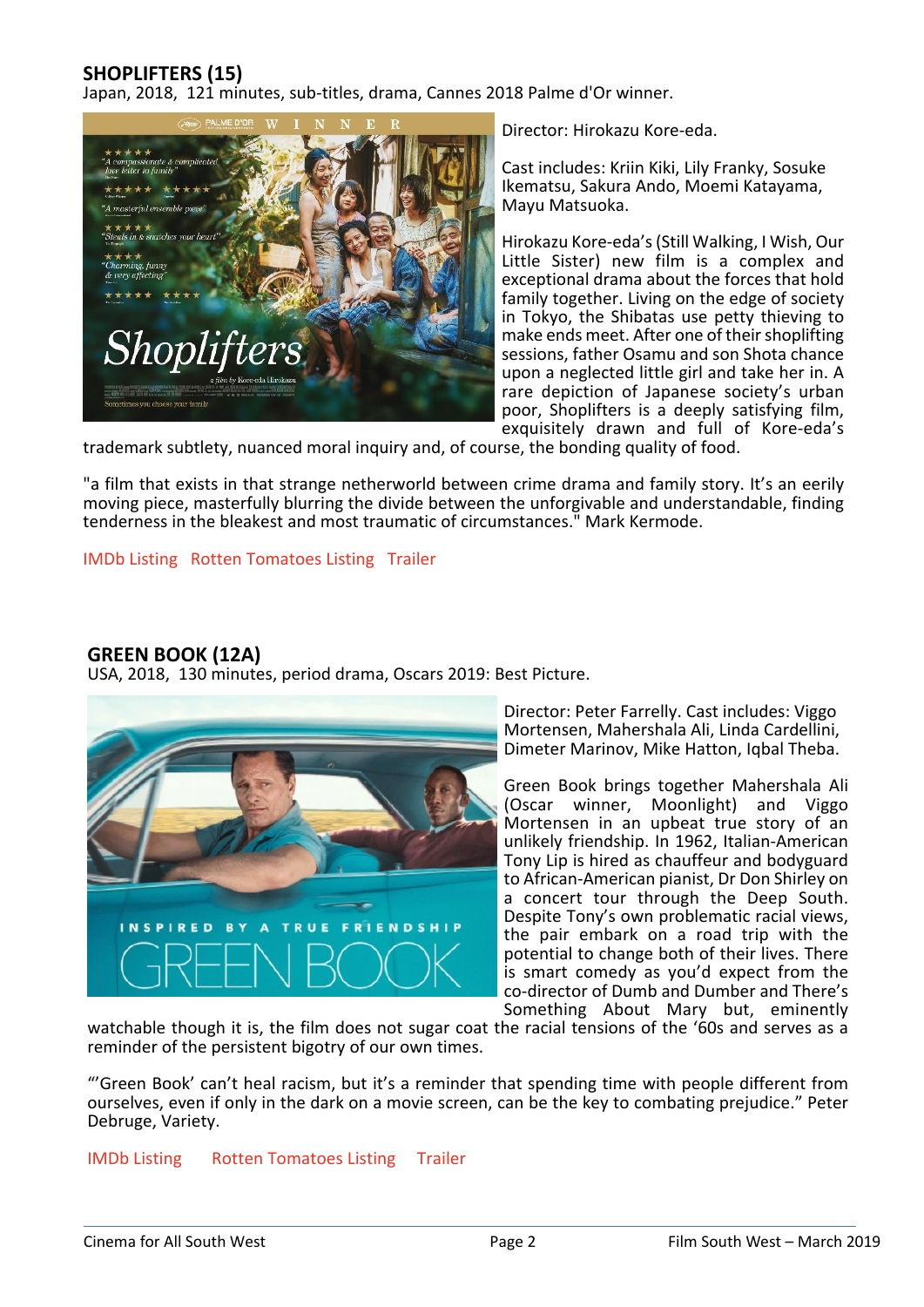## **THE GUILTY (15)**

2018, Denmark, 85m, sub-titles, police thriller, winner of many festival Audience awards, including: Sundance 2018, Rotterdam 2018, Thessaloniki 2018, Torino 2018.



Director: Gustav Möller. Cast includes: Jakob Cedergren, Jessica Dinnage, Omar Shargawi, Johan Olsen, Jacob Lohmann, Katinka Evers-Jahnsen.

A treat for fans of Nordic noir, this high-concept, low budget debut is a deft, taut, nail-biting crime story shot in real time. In a police station somewhere in Denmark, officer Asger has been consigned to phone duties – reluctantly so until he takes a shivery, cryptic call from Iben. Before the call is abruptly disconnected, Asger ascertains that she's been kidnapped. But confined to the police station, what can he do? Unrelenting and brilliantly performed, Möller's effective thriller generates maximum suspense

from the elements at his disposal.

"Echoes of Dog Day Afternoon and Locke reverberate around this claustrophobic thriller, which is tautly plotted, precisely paced and grippingly played by Jakob Cedergren and his unseen co-stars." David Parkinson Empire Magazine.

[IMDb Listing](https://www.imdb.com/title/tt6742252/?ref_=nv_sr_1) [Rotten Tomatoes Listing](https://www.rottentomatoes.com/m/the_guilty_2018) [Trailer](https://www.youtube.com/watch?v=abaoKA6rn5k)

#### **WILDLIFE (12A)**

2018, USA, 2018, USA, 104 minutes, drama, nominee at Sundance 2018



Director: Paul Dano.

Cast includes: Jake Gyllenhaal, Carey Mulligan, Ed Oxenbould, Bill Camp, Zoe Margaret Colletti, Cate Jones.

Wildlife is the tale of a 1960s nuclear family — mum, dad, teenage son — whose lives blow up like an atomic bomb. We see things through the eyes of young Joe: the sensitive teen watches aghast as first his father, Jerry (Gyllenhaal), freshly fired from a menial job at a golf course, heads off to fight a forest fire in an attempt to reassert his

masculinity, then as his mother, Jeanette (Mulligan), begins to hit the bottle, embarking on a startling downwards spiral. Jerry's off fighting flames, but the real inferno is sparking to life in the family home.

"Wildlife isn't any kind of feel good romp, but it has an emotional richness and subtlety you simply don't find in most movies about the growing pains of American teenagers. In his performances in films such as There Will Be Blood and Love & Mercy, Dano has long excelled at playing awkward, oddball visionary types. His spiky style behind the camera matches his acting. In a directorial debut of immense promise, he never makes the obvious decision, instead trying to get under the skin of his characters." Geoffrey Macnab. The Independent.

[IMDb listing](https://www.imdb.com/title/tt5929754/?ref_=nv_sr_1) [Rotten Tomatoes listing](https://www.rottentomatoes.com/m/wildlife_2018) [Trailer](https://www.youtube.com/watch?v=jU6FcIc0Ya8)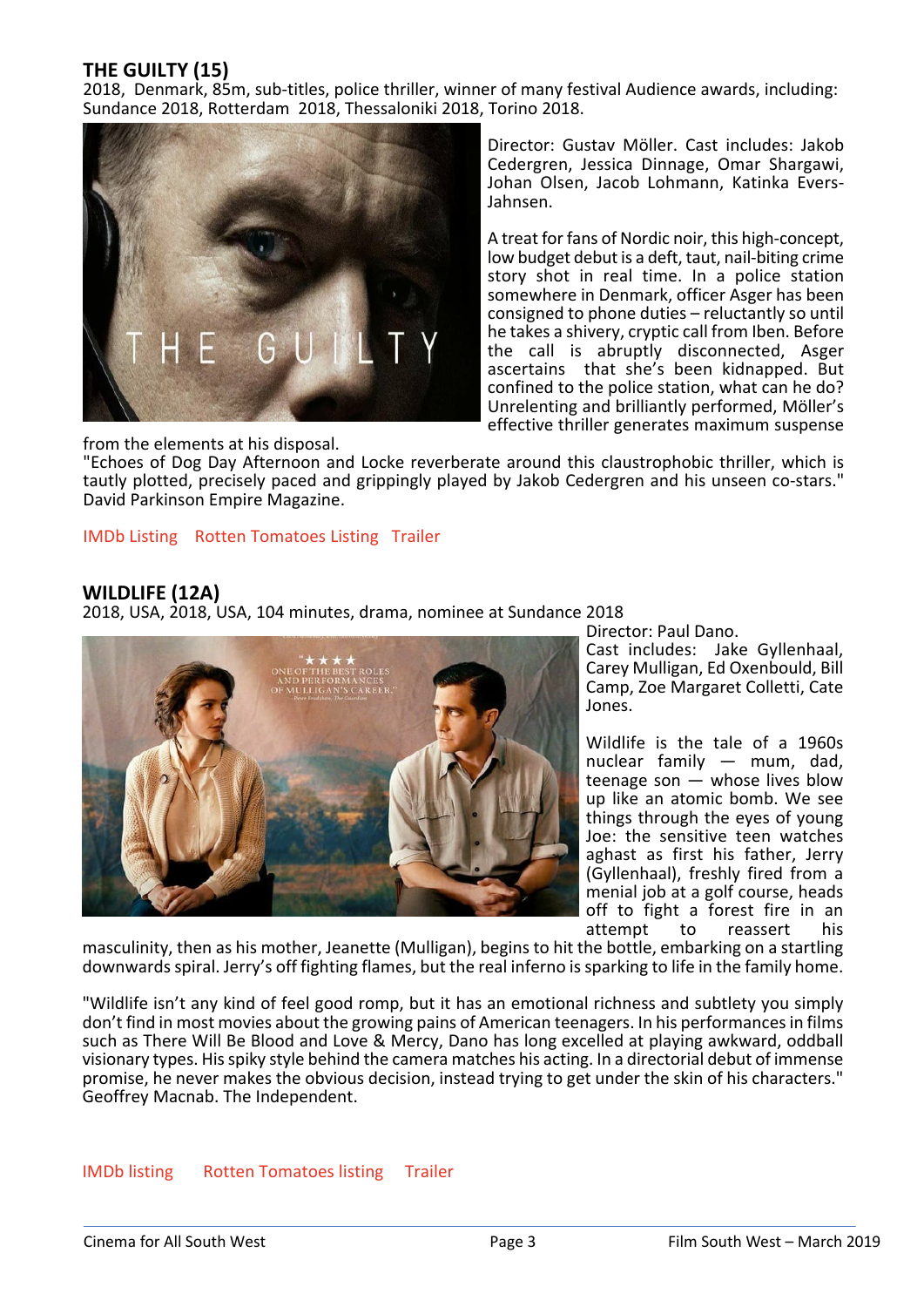## **FACES PLACES (12A)**

2017, France, 92 minutes, subtitles, documentary, Oscars 2018 nominee, Cannes 2017 winner.



Director: Jr,Agnès Varda Cast includes: Jean-Paul Beaujon, Amaury Bossy, Yves Boulen, Jeannine Carpentier, Marie Douvet, Claude Ferchal.

Maestro of French cinema Agnès Varda (The Gleaners and I, The Beaches of Agnès) joins forces with street artist and self-styled photograffeur JR in this magnificently moving and funny Oscar-nominated documentary. Together, this odd couple explores France, using JR's camera van (which spits out huge Polaroid-like posters) to create photographs of the people they meet – factory workers, farmers, waitresses and dockworkers in locations both rural and industrial – and

honour them on a vast visual scale. Varda's first co-directed film is a triumph, a multimedia celebration of creativity and the quiet heroism of her fellow citizens' everyday lives.

"[Varda's] past surges forth into her films with a sense of equilibrium, attachment, and gratitude." The New Yorker.

[IMDb Listing](https://www.imdb.com/title/tt5598102/?ref_=fn_al_tt_1) [Rotten Tomatoes Listing](https://www.rottentomatoes.com/m/faces_places) [Trailer](https://www.youtube.com/watch?v=5MC5E4Y_amA)

## **THE DIVINE ORDER (12)**

2017, Switzerland, 94 minutes, subtitles, period drama/comedy, CfA booking scheme.



Director: Petra Biondina Volpe. Cast includes: Marie Leuenberger, Maximilian Simonischek, Rachel Braunschweig, Sibylle Brunner, Marta Zoffoli, Bettina Stucky.

Switzerland, 1971: Nora is a young housewife and mother who lives with her husband, their two sons and her father-in-law in a little village. Here, in the Swiss countryside, little or nothing is felt of the huge social upheavals that the movement of May 1968 has caused. Nora's life, too, has been unaffected; she is a retiring, quiet person, well liked by everyone - until she begins to campaign publicly and pugnaciously for women's right to vote, an issue that will be put before the male voters on February 7th, 1971.

"The humour may be broad, but there's no denying the power of this story in which a housewife finds liberation in 1970s Switzerland". Cath Clarke The Guardian.

#### [IMDb Listing](https://www.imdb.com/title/tt5818818/?ref_=nv_sr_1) [Rotten Tomatoes Listing](https://www.rottentomatoes.com/m/the_divine_order) [Trailer](https://www.youtube.com/watch?v=oUKEjCeJQmE)